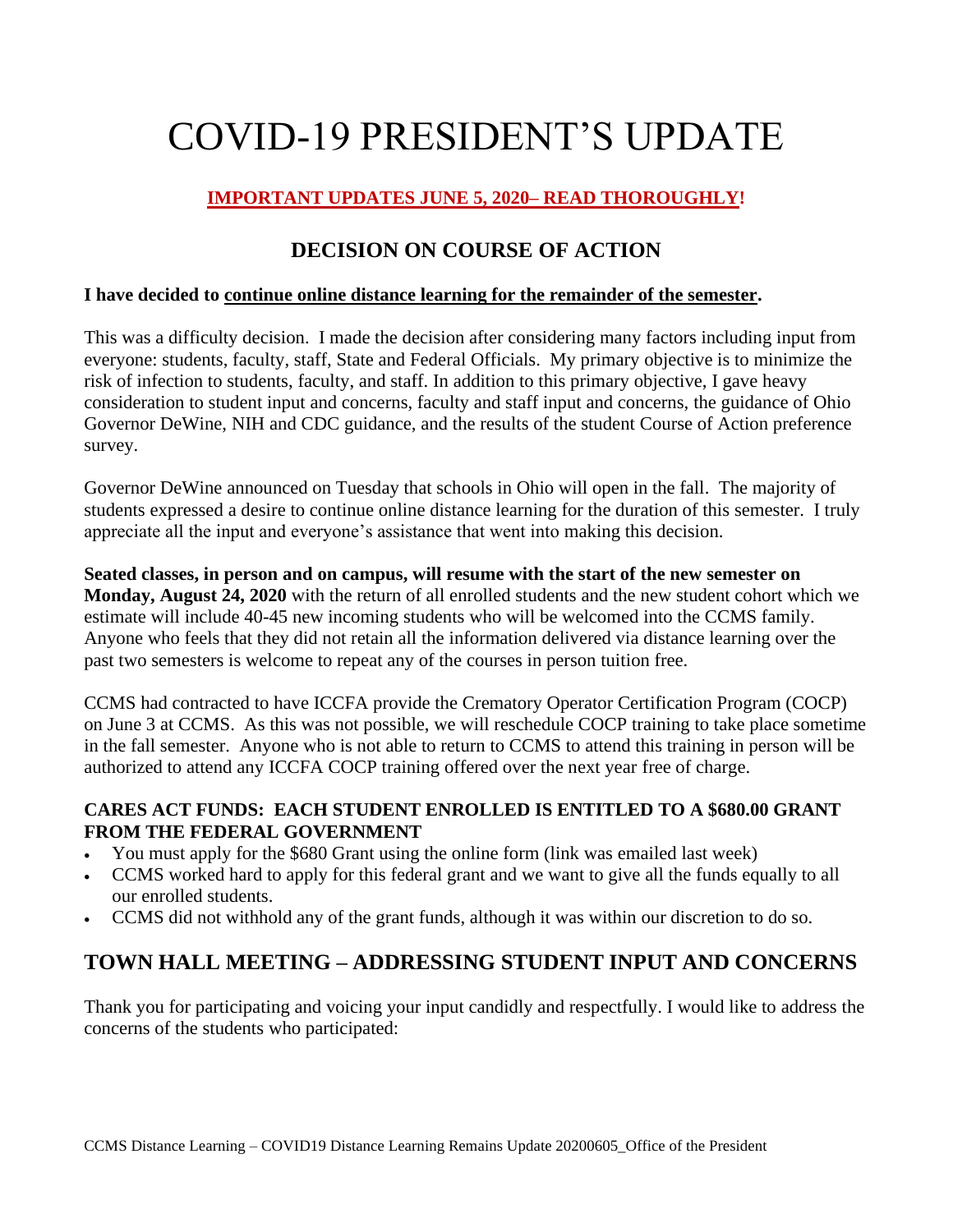## **Request: Students expressed an interest in having Power Point Course Materials uploaded to Populi and not sent by email (too many emails being sent to students for materials that can and should be accessed directly in Populi course).**

**Response:** I met with the faculty on Wednesday and they will address your concerns to develop a solution regarding course materials and how those materials are made available (Populi vs. email). Please take into consideration that the totality of a course's materials cannot be uploaded and accessible in Populi due to the need for revision and updating that takes place throughout the semester.

#### **Request**: **Use money set aside for Educational Cremation Center to refund students.**

**Response**: There is no large sum of money set aside for the Educational Cremation Center. It will be funded through a mortgage loan. CCMS does not have the money.

#### **Request: Students prefer the use of screen share option for course delivery in zoom to display Power points and materials – it would be closer to the experience we get in the classroom with projection.**

**Response:** Faculty is addressing your request to see if screenshare can be used on a more regular basis.

#### **Request: Eliminate the requirement to use camera while in a Zoom class session.**

**Response:** The current policy will remain in effect, however if a student has an individual concern or constraint that prevents the use of camera, e.g. no camera on computer or children in the home that would be disruptive to class on camera, please bring your concern to Ms. Dutko, Academic Chair, and she will make a decision, with the faculty, to accommodate if possible.

### **Request: Update on how field trips will be scheduled and delivered so that students get these experiences.**

**Response:** We will do our best to make sure students get the full experience of field trips and provide an update on scheduled visits and alternatives to those that cannot be accommodated in person due to the pandemic. Please realize that this requires outside permissions that CCMS can not control. But we will do our best to reschedule as many field trips as possible, I just ask that you remain flexible.

#### **Request: Use of outside clinical environments for completion of CMP requirements.**

**Response:** The existing protocol and rubric published by Ms. Lee continues to be in place for those needing assistance in completing the requirements. No more than five cases may be completed for CMP credit outside of the CCMS Lab. Instructor observation of student's ability is important and required for accurate assessment of student growth and skill. Please feel free to consult with Mrs. Lee should you have further questions; she will do everything she can to ensure everyone obtains the best embalming experience and education under these conditions. Also, please remember that you can sign up to come in and embalm by coordinating with the embalming instructors. S3 students need to reach their minimum clinical requirements for graduation, and must be certified, too. Students that have been attending lab routinely, as scheduled, are finishing up their requirements and many have already completed their certification process.

#### **Request**: **Assistance with printing and mailing course materials.**

**Response:** Unfortunately, we do not have the manpower to accommodate the printing and mailing of course materials for what could potentially be for up to100 students. If possible, connect with a classmate who is local to the college and is willing and able to print materials in the CCMS library to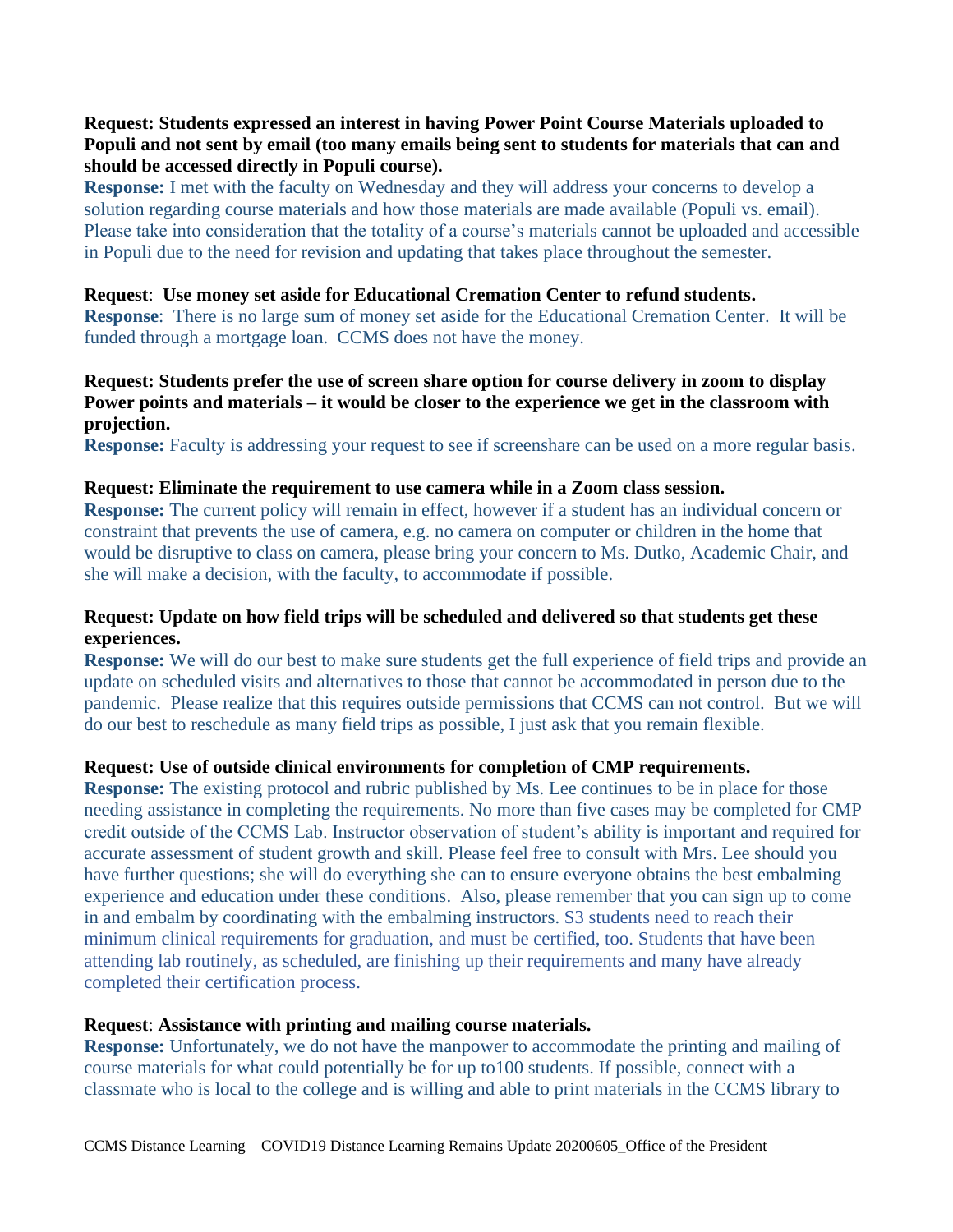package and send to you. CCMS can assist by providing packaging, paying for, and mailing the prepared package.

## **Request: Extended Library Hours & Campus Access**

**Response:** Because many students have expressed a need to access the library, I have reactivated student security badges. Students can now access the main entrance of the CCMS Campus to use the library and restroom across from lab from 6:00 AM to 7:00 PM, seven days a week. I ask that students restrict themselves to the library and restrooms across from the lab. This is to minimize the risk of contaminating the entire campus (no use of student lounge or classrooms permitted). Everyone entering the campus must take and record their temperature, answer health questions, wear a mask, practice social distancing, continue frequent hand washing/disinfecting, and self-disinfecting all areas used while on campus (supplies are provided for you in the library).

## **SAFE ENTRY RULES FOR ANYONE ENTERING CAMPUS**

- take your own temperature (temperatures 99.6 or higher are NOT permitted on campus)
- answer screening questions
- sign the daily log and place color dot on lower right corner of badge signifying compliance
- Wipe down all spaces touched using provided supplies

## **LAB VOLUNTEER ACCESS REMAINS THE SAME: Monday – Friday as scheduled**

- Scheduled lab students have priority to participate in lab during their assigned day and time
- Instructors will organize lab groups the day prior
- Use LAB GARAGE ENTRANCE ONLY (use phone for access to lab)
- You still must take your temperature/symptom check and sign in
- I highly encourage everyone to get as much lab work in as possible
- I believe you are safer in our lab wearing all the PPE than you are out in the public: double gloved, mask, head cover, shoe covers, scrubs, gown, and eye protection

## **NBE CONCERNS: I AM WORKING ON A PLAN TO ENSURE THAT EVERYONE IS AS WELL PREPARED TO TAKE THE NBE AS POSSIBLE**

- I ask everyone to remain flexible
- I am asking for your continued confidence and support
- We recommend that everyone to take the NBE as soon as possible after the end of the third semester when the information is still fresh in your memory.
- We will incorporate more NBE review into the distance learning as we continue towards the end of the semester. Faculty is currently scheduling 14 hours of review. This is not a replacement for your personal study plan or group reviews.
- I fully recommend the following to start preparing yourself for the NBE:
	- o Begin to review and study your anatomy coloring book now!
	- o Purchase, review, and study the NBE Study Guide, Vol 12 now! (\$60 from ICFSEB)
	- o Purchase and take both NBE practice tests (\$60 each from ICFSEB)
	- o Consider using your grant money to take these tests and purchase the study guide
	- o I've taken boards in Ohio, New Jersey, Virginia, and the NBE. The only way I succeeded was by studying the guides and taking practice exams